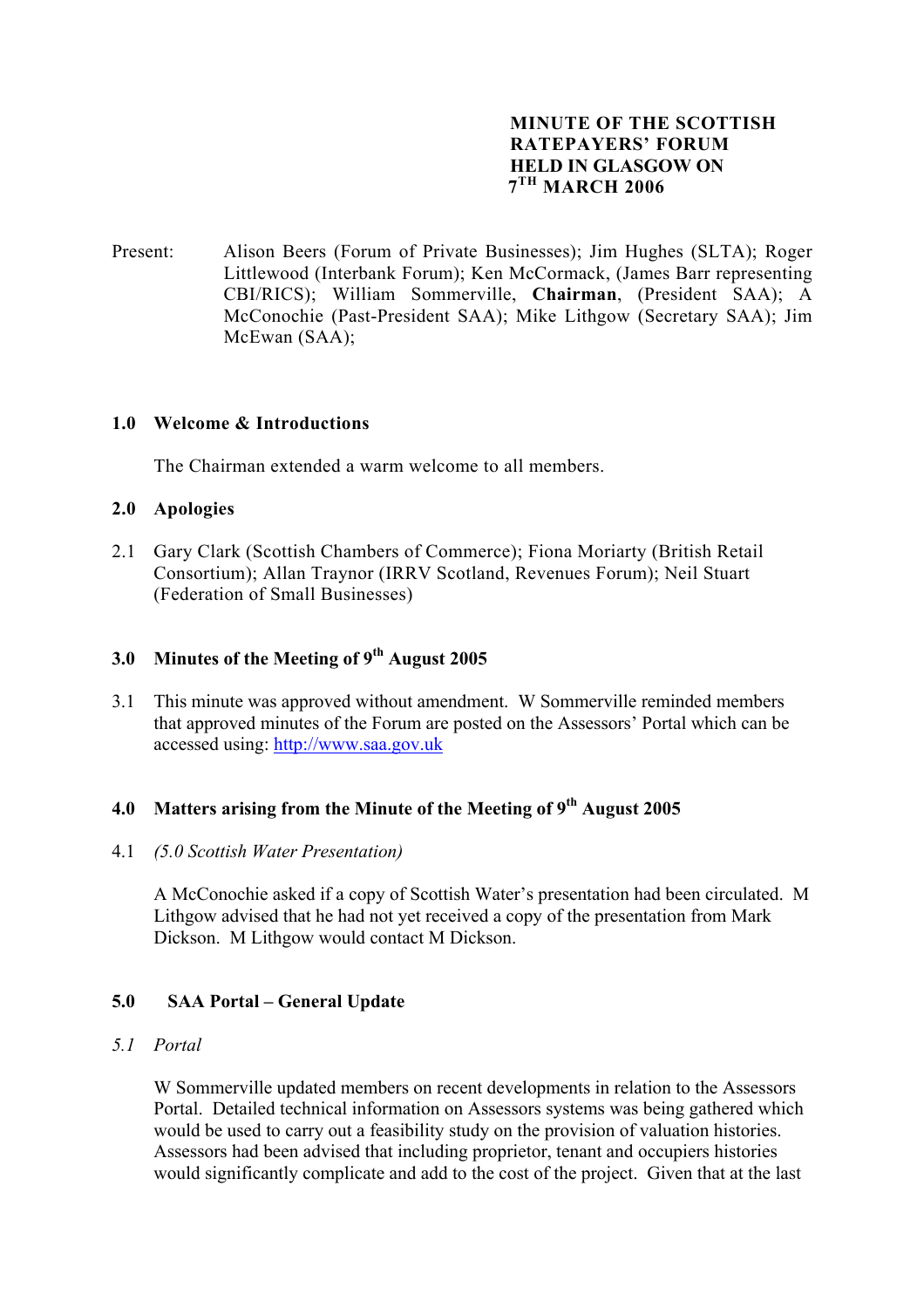meeting of the Forum it had been established that P/T/O histories were not an essential requirement, Assessors had decided that these should not be included in the feasibility study.

W Sommerville advised that portal usage statistics were running at over 100k hits per month, a level which had been steadily increasing. It appeared that Ratepayers' agents were making increasing use of the Portal to facilitate the gathering and provision of comparative information to Assessors.

R Littlewood advised that a company APB Limited, which operated south of the border in the provision of a rating software system (known as 'Analyse') to private practitioners, had expressed an interest in integrating Assessors Portal information into their system. APBs contact details would be passed to L Walker. A McConochie commented that this was a case where if the information were to be provided, the Reuse of Public Sector Information Regulations may apply.

#### *5.2 Online Appeals System*

W Sommerville reported that an online valuation appeals system was being developed on the Assessors Portal which would be rolled out in due course.

A Beers questioned whether there were safeguards against abuse of an online appeals system by rating 'cowboys'. W Sommerville responded that while rating 'cowboys' could not be stopped from making appeals, guidance was available in the form of the Royal Institution of Chartered Surveyors Code of Practice. The RICS could also give advice on the selection of a reputable rating surveying firm. Whilst recognised as an issue in Scotland it was felt that the problem of cowboy operators was a greater problem south of the border.

#### *5.3 Citation Lists*

K McCormack welcomed the recent practice adopted by some Assessors and Valuation Appeal Panels of posting citation lists together with valuer contact details on their websites. He asked whether all Assessors/Valuation Appeal Panels would in future be adopting similar practices. D Gillespie advised that the Highland Valuation Appeal Panel had decided that only the list of properties with their addresses would be displayed on the Panel's website. No details of agents acting or valuer contacts would be shown. The Highland Valuation Appeal Panel regarded publication on the web of agents' details as commercially sensitive and that publication of valuer contact details could breach data protection rules.

#### **Agenda items 6 and 7 were taken together**

#### **Revaluation – General Issues/Appeals Progress/Timetable for Disposal**

*6/7.1* The 2005 Revaluation appeals citation process had commenced in all areas. A programme had been devised which as far as possible was designed to avoid similar types of properties being cited on the same day in different Assessors areas. This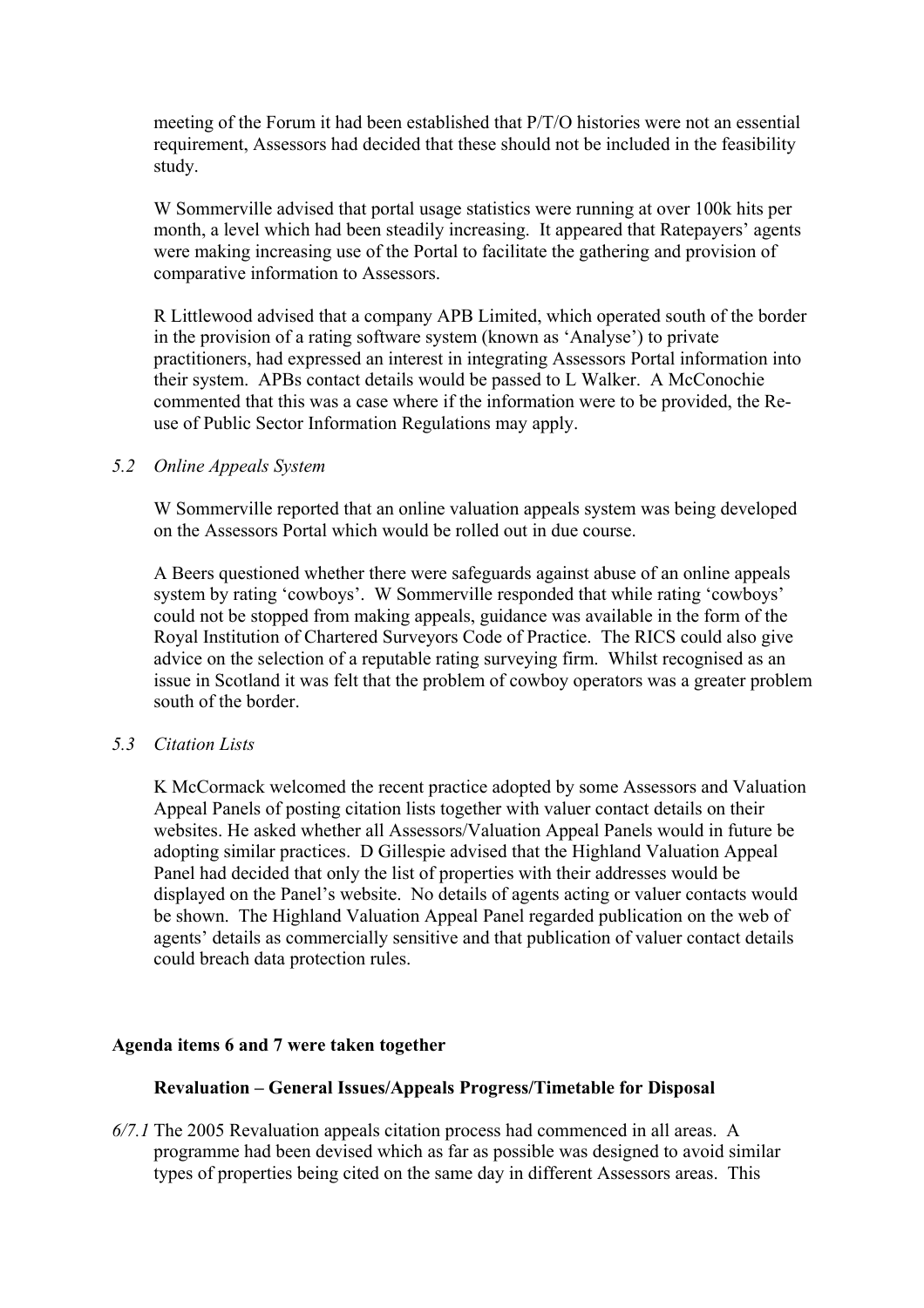appeared to be working well. The citation programme had started with bulk categories of properties including shops, offices and industrials. Glasgow had cited licensed premises for May. For other categories of subjects the strategy for disposal was that the Assessor's area in which the Practice Note author was employed would cite first.

It was noted that only limited progress had been made in agreeing levels of value for the bulk categories prior to the first citations for 2005 Revaluation Appeals being issued.

#### *6/7.2 Smoking Ban*

J Hughes raised the issue of material change of circumstances appeals being lodged following the Scotland wide smoking ban which is due to come into effect on  $26<sup>th</sup>$ March. J McEwan suggested that ratepayers who think their premised have been adversely affected by the ban should wait until there evidence becomes available that would suggest that a change of circumstances affecting value has actually occurred. A McConochie agreed to draft an article for publication in the Licensed Trade magazine which would offer guidance on appeals in relation to the smoking ban.

## *6/7.3 Glass Ban*

J Hughes also drew attention to the proposed ban on the use of glass by customers in all licensed premises in Glasgow which is currently under consideration by Glasgow City Council. The use of bakelite 'glasses' was likely to increase on costs in all premises affected since the bakelite does not withstand the washing process to the same extent as glass. The proposed ban is wide ranging and will cover glass (including bottles) in all licensed premises. By way of example, wine bottles in restaurants would no longer be allowed on diners' tables.

J Hughes was seeking early progress on revaluation appeals on licensed premises. Part of the reason for this is that the rentals publicans require to pay to Sky TV are based on rateable values as at the start of the financial year and Sky's policy is not to grant rebates.

#### *6/7.4 Actual v Market Rents*

In certain localities where there is a stagnant or falling market the market rental has been determined to be below the actual rental agreed at rent review based on an upward only rent review clause. R Littlewood advised that the practice adopted by HBOS surveyors was to agree a market rent even although the rent passing is higher by virtue of upward only lease terms. The question arose as to whether the level of value used to derive the rateable value should be based on the market rental or the actual rental level passing. A McConochie advised the Grampian Valuation Appeal Panel has considered the issue and had taken such evidence into account.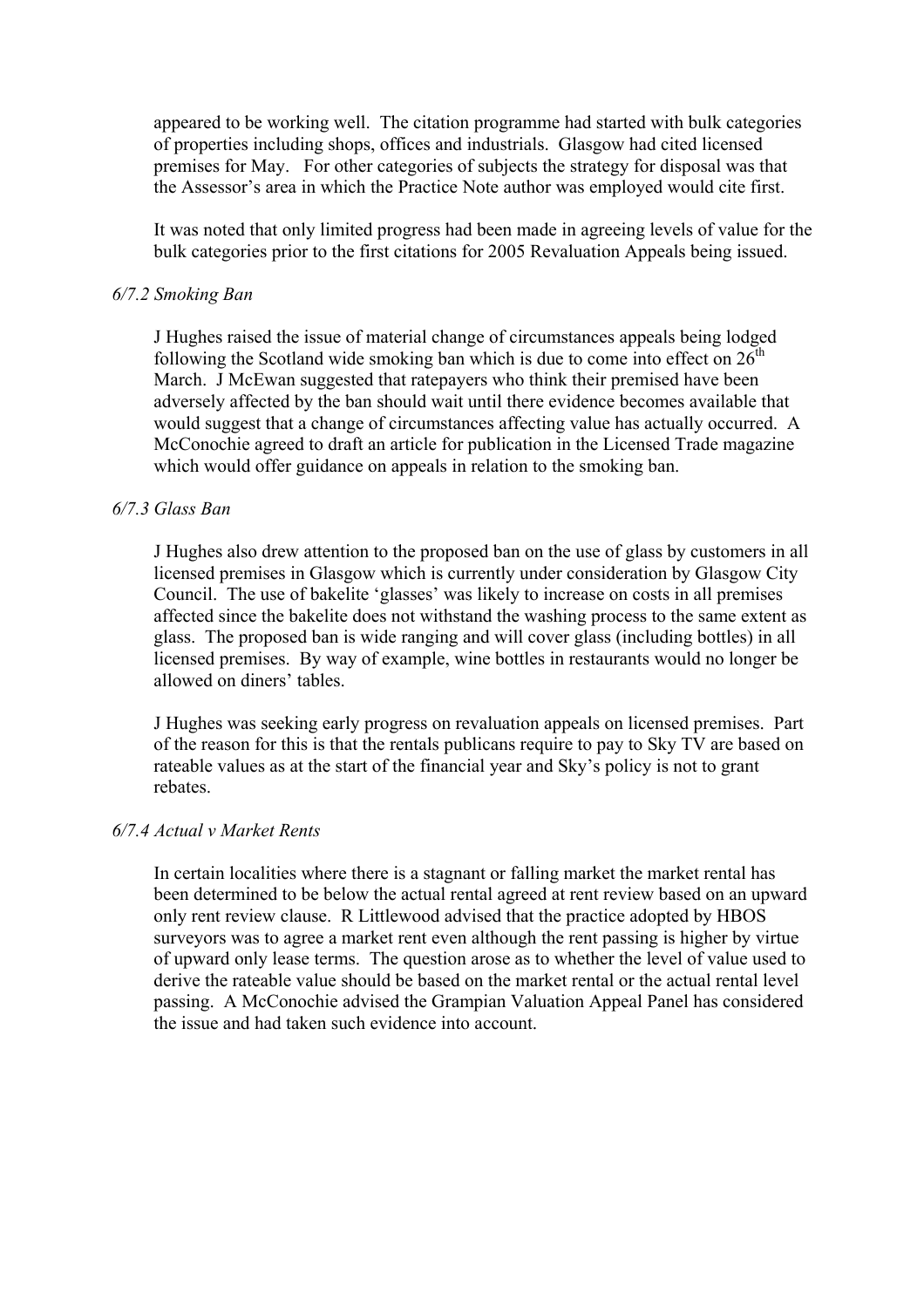#### **8.0 BIDS**

*8.1* W Sommerville reported that a number of pilot BID schemes will be run with funding allocated from the Scottish Executive. Assessors are involved since the entries in the valuation rolls are taken account of in the voting process.

A Beers advised that business was concerned that BIDS could result in higher rents and hence higher rateable values at the next revaluation. There was a concern that BIDS are designed to carry out schemes that properly should be carried out by Councils.

## **9.0 Finance issues**

## *9.1 Benchmarking*

K McCormack reported that one Council had sent a separate letter to each ratepayer asking if they wished to pay by direct debit. He questioned the cost effectiveness of this exercise on the basis that the request could have been issued with the bills. It was agreed that the issue would be raised with A Traynor for consideration by a benchmarking working group of which he is a member.

## *9.2 Transitional Relief.*

It was noted that revised legislation applicable to the 2006/2007 financial year had now been passed.

#### **10.0 Freedom of Information**

*10.1* W Sommerville advised that the Scottish Assessors' Association monitored cases decided by the Scottish Information Commissioner. Although Assessors recognized and had embraced the new culture of openness and transparency, they would continue to adopt a cautious approach in responding to FOI requests for information where issues of confidentiality presented. Requests, for example for the turnover relating to public houses, would continue to be refused on the basis that they are given in confidence.

 Comment was made to the effect that responses to requests to Assessors from agents for valuation information were not consistent across Scotland which does cause frustration to clients. The traditional approach of mutual of exchange of information following citation of appeals would continue to be adopted in some Assessors offices.

#### *10.2 Summary Valuations*

W Sommerville commented that Assessors are committed to looking at provision of summary valuations in relation to the 2010 revaluation. R Littlewood advised that south of the border initial security concerns on the part of the Interbank Forum associated with the provision of summary valuations had been overcome and he hoped that Scotland could make progress this in the run-up to 2010.